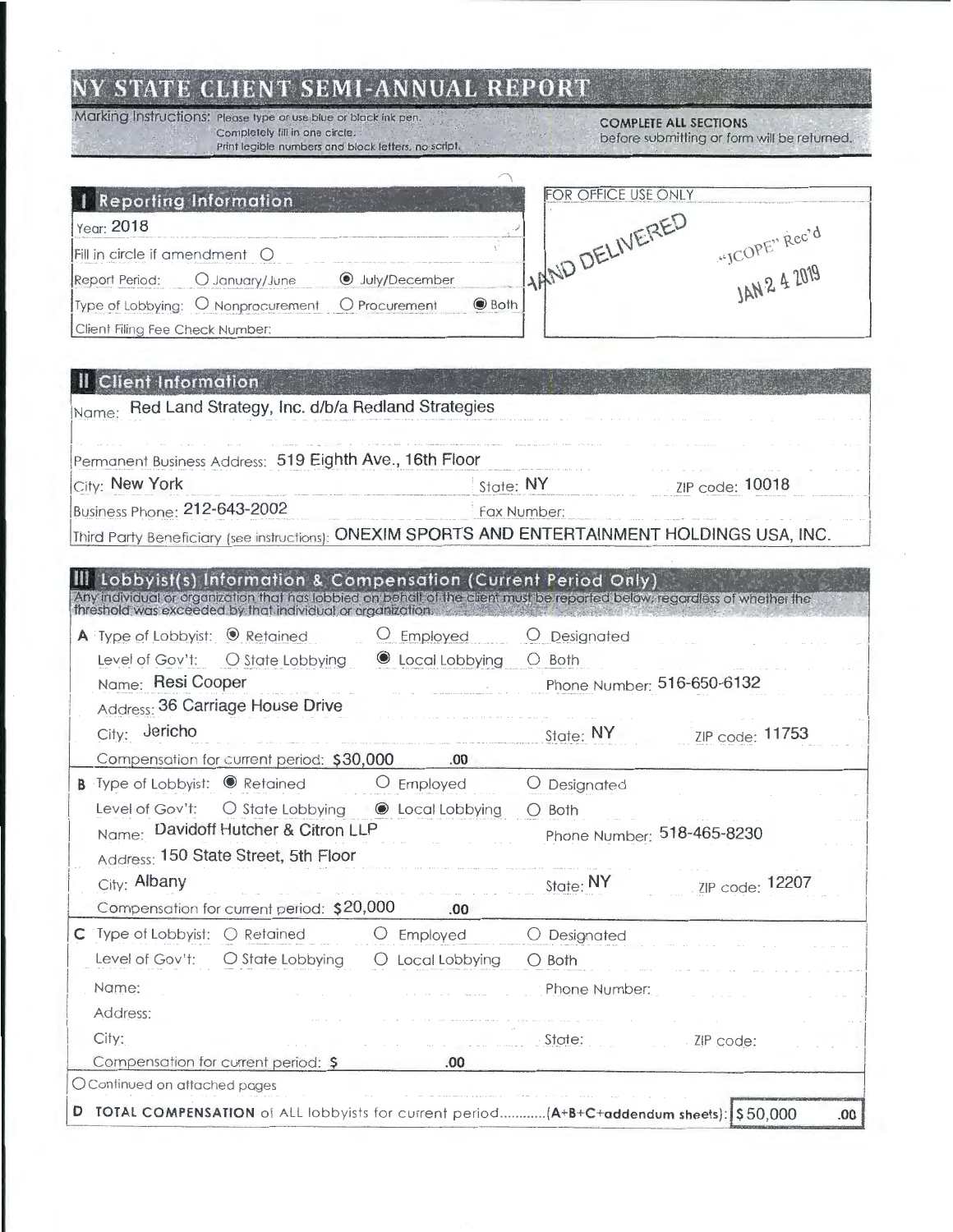| IV Other Expenses (Current Semi-Annual Period Only)                                                                                                                                                                                                                                                  |            |    |            |                                              |                                                                        |
|------------------------------------------------------------------------------------------------------------------------------------------------------------------------------------------------------------------------------------------------------------------------------------------------------|------------|----|------------|----------------------------------------------|------------------------------------------------------------------------|
| A Report in the aggregate all expenses less than or equal to \$75:                                                                                                                                                                                                                                   |            |    |            | \$0                                          | .00                                                                    |
| B Report in the aggregate all expenses for salaries of non-lobbying employees:                                                                                                                                                                                                                       |            |    |            | \$0                                          | .00.                                                                   |
| C. Itemize each expense exceeding \$75:                                                                                                                                                                                                                                                              |            |    |            |                                              |                                                                        |
| PAID TO: None                                                                                                                                                                                                                                                                                        | DATE:      |    |            | $\bigcirc$<br>Ad                             | Social Event                                                           |
| <b>PURPOSE:</b>                                                                                                                                                                                                                                                                                      | AMOUNT:    | S  | .00        |                                              | O *Addendum attached                                                   |
| O PROCUREMENT<br>O NONPROCUREMENT                                                                                                                                                                                                                                                                    |            |    |            |                                              |                                                                        |
| PAID TO:                                                                                                                                                                                                                                                                                             | DATE:      |    |            | $O$ Ad                                       | Social Event                                                           |
| <b>PURPOSE:</b>                                                                                                                                                                                                                                                                                      | AMOUNT: \$ |    | .00        |                                              | O *Addendum attached                                                   |
| O NONPROCUREMENT<br>O PROCUREMENT                                                                                                                                                                                                                                                                    |            |    |            |                                              |                                                                        |
| PAID TO:                                                                                                                                                                                                                                                                                             | DATE:      |    |            | $O$ Ad                                       | Social Event<br>$\bigcirc$                                             |
| PURPOSE:                                                                                                                                                                                                                                                                                             | AMOUNT: S  |    | .00        |                                              | $O$ *Addendum attached                                                 |
| O NONPROCUREMENT<br>O PROCUREMENT                                                                                                                                                                                                                                                                    |            |    |            |                                              |                                                                        |
| PAID TO:                                                                                                                                                                                                                                                                                             | DATF:      |    |            | $\overline{A}$ $\overline{A}$ $\overline{A}$ | $\bigcap$ Social Event                                                 |
| <b>PURPOSE:</b>                                                                                                                                                                                                                                                                                      | AMOUNT:    | S  | .00        |                                              | O *Addendum attached                                                   |
| O NONPROCUREMENT<br>O PROCUREMENT                                                                                                                                                                                                                                                                    |            |    |            |                                              |                                                                        |
| PAID TO:                                                                                                                                                                                                                                                                                             | DATE:      |    |            | $O$ Ad                                       | Social Event<br>∩                                                      |
| PURPOSE:                                                                                                                                                                                                                                                                                             | AMOUNT:    | -S | .00.       |                                              | $\bigcirc$ *Addendum attached                                          |
| O NONPROCUREMENT<br>OPROCUREMENT                                                                                                                                                                                                                                                                     |            |    |            |                                              |                                                                        |
| PAID TO:                                                                                                                                                                                                                                                                                             | DATE:      |    |            | $O$ Ad                                       | $\bigcirc$<br>Social Event                                             |
| PURPOSE:                                                                                                                                                                                                                                                                                             | AMOUNT:    | Ş  | .00.       |                                              | $\bigcirc$ *Addendum attached                                          |
| OPROCUREMENT<br>O NONPROCUREMENT                                                                                                                                                                                                                                                                     |            |    |            |                                              |                                                                        |
| PAID TO:                                                                                                                                                                                                                                                                                             | DATE:      |    | $\sqrt{2}$ | $O$ Ad                                       | O Social Event                                                         |
| PURPOSE:                                                                                                                                                                                                                                                                                             | AMOUNT: \$ |    | .00        |                                              | O *Addendum attached                                                   |
| O PROCUREMENT<br>O NONPROCUREMENT                                                                                                                                                                                                                                                                    |            |    |            |                                              |                                                                        |
| O Continued on attached pages<br>* If any expense isted above exceeds \$75 for an individual, you must attach the addendum page listing the expense,<br>dollar ambust difficult bie in the individual and the name, title and employer of the individual<br>D Total expenses for current period: S 0 |            |    |            |                                              | .00 (if applicable, include all expenses from attached pages in total) |
| Source of Funding Disclosure<br>Please select one of the following options:                                                                                                                                                                                                                          |            |    |            |                                              |                                                                        |
| Reporting is required. (Please use the Microsoft Excel Source of Funding spreadsheet template found on the<br>JCOPE website at "Lobbying Forms and Instructions" - "PDF Registration and Reporting")                                                                                                 |            |    |            |                                              |                                                                        |
| Exemption pending or previously approved                                                                                                                                                                                                                                                             |            |    |            |                                              |                                                                        |
| Reporting is not required - under spending threshold                                                                                                                                                                                                                                                 |            |    |            |                                              |                                                                        |
| Reporting is not required - no applicable contributions                                                                                                                                                                                                                                              |            |    |            |                                              |                                                                        |
| Reporting is not required - filer is exempt as 501(c)(3) or governmental organization                                                                                                                                                                                                                |            |    |            |                                              |                                                                        |